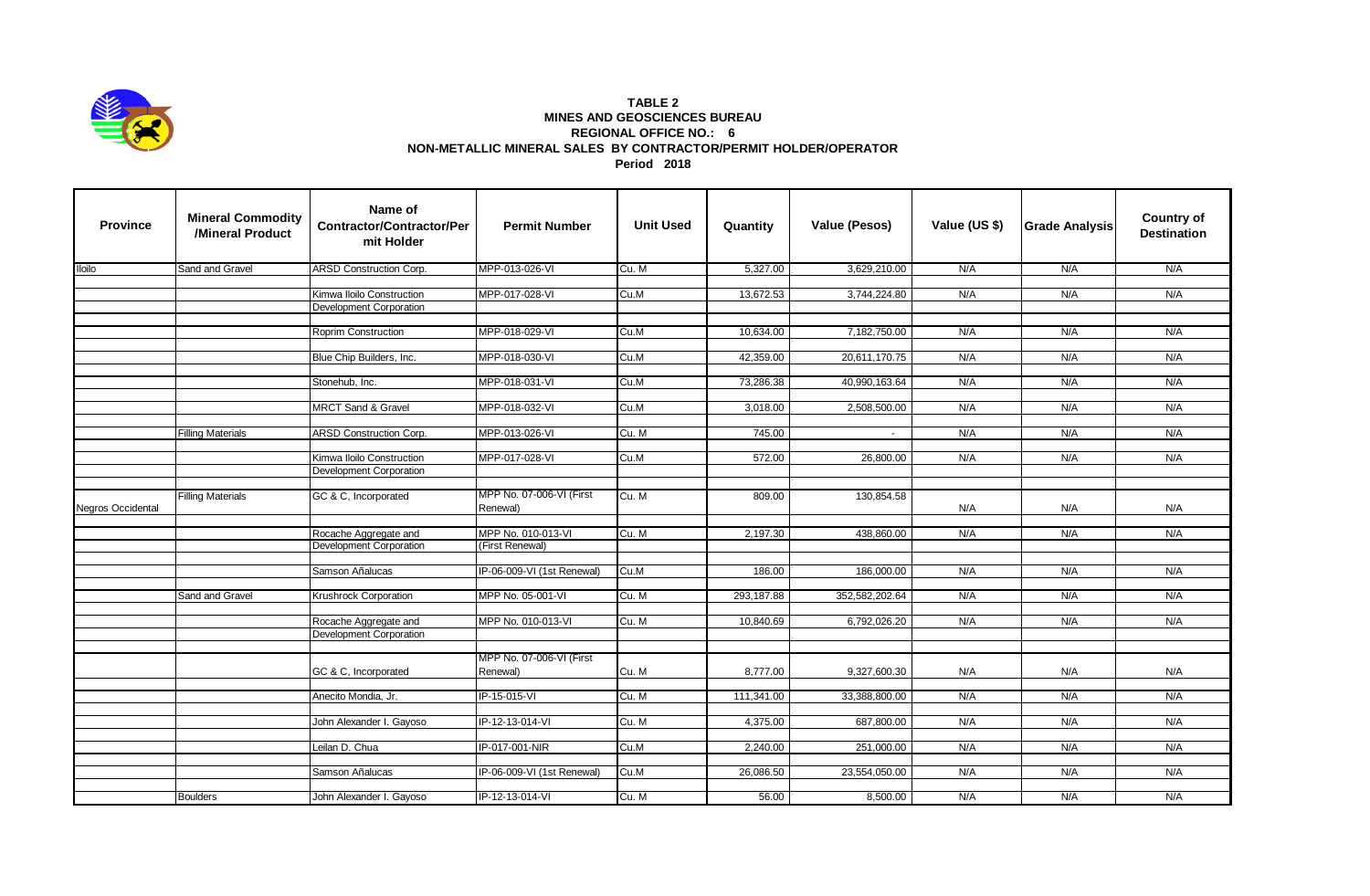| <b>Province</b> | <b>Mineral Commodity</b><br>/Mineral Product | Name of<br><b>Contractor/Contractor/Per</b><br>mit Holder | <b>Permit Number</b>       | <b>Unit Used</b> | Quantity  | <b>Value (Pesos)</b> | Value (US \$) | <b>Grade Analysis</b> | Country of<br><b>Destination</b> |
|-----------------|----------------------------------------------|-----------------------------------------------------------|----------------------------|------------------|-----------|----------------------|---------------|-----------------------|----------------------------------|
|                 |                                              |                                                           |                            |                  |           |                      |               |                       |                                  |
|                 |                                              | Samson Añalucas                                           | IP-06-009-VI (1st Renewal) | Cu.M             | 237.00    | 92,350.00            | N/A           | N/A                   | N/A                              |
| Capiz           | Ordinary Earth                               | Hannah Rosario O. Arcenas                                 | 06(15) VI-15               | <b>MT</b>        | 3,480.00  | 139,200.00           | N/A           | N/A                   | N/A                              |
|                 |                                              | Ricardo A. Arcenas                                        | 02(14) VI-14               | <b>MT</b>        | 4,684.65  | 187,386.00           | N/A           | N/A                   | N/A                              |
|                 |                                              |                                                           |                            |                  |           |                      |               |                       |                                  |
|                 |                                              | Hyacinth O. Viterbo                                       | $01(15)$ VI-15             | <b>MT</b>        | 26,376.00 | 10,428,898.75        | N/A           | N/A                   | N/A                              |
|                 |                                              | Nery Joachim Ong                                          | $10(15)$ VI-15             | <b>MT</b>        | 7,420.00  | 3,171,760.00         | N/A           | N/A                   | N/A                              |
|                 |                                              |                                                           |                            |                  |           |                      |               |                       |                                  |
|                 |                                              | Hannibal Zenon D. Ong                                     | 03(13) VI-13               | <b>MT</b>        | 14,861.00 | 5,676,563.50         | N/A           | N/A                   | N/A                              |
| Capiz           | Sand and Gravel                              | Claire H. Funcion                                         | 026(29)2018                | Cu.M             | 256.00    | 36,320.00            | N/A           | N/A                   | N/A                              |
|                 |                                              | Stephen V. Ortiz                                          | 035(38)2018                | Cu.M             | 412.00    | 57,720.00            | N/A           | N/A                   | N/A                              |
|                 |                                              |                                                           |                            |                  |           |                      |               |                       |                                  |
|                 |                                              | Gerard Balgos                                             | 007(8)2018                 | Cu.M             | 882.00    | 115,960.00           | N/A           | N/A                   | N/A                              |
|                 |                                              | Albert F. Fajardo                                         | 030(33)2018                | Cu.M             | 893.00    | 175,640.00           | N/A           | N/A                   | N/A                              |
|                 |                                              |                                                           |                            |                  |           |                      |               |                       |                                  |
|                 |                                              | Richard F. Biaco                                          | 009(9)2018                 | Cu.M             | 712.00    | 92,560.00            | N/A           | N/A                   | N/A                              |
|                 |                                              | Marina L. Deloso                                          | 005(5)2018                 | Cu.M             | 201.00    | 30,150.00            | N/A           | N/A                   | N/A                              |
|                 |                                              | Pablito Faco                                              | 015(15)2018                | Cu.M             | 835.00    | 174,120.00           | N/A           | N/A                   | N/A                              |
|                 |                                              |                                                           |                            |                  |           |                      |               |                       |                                  |
|                 |                                              | Meneleo Fajardo                                           | 05(15)2018                 | Cu.M             | 920.00    | 244,800.00           | N/A           | N/A                   | N/A                              |
|                 |                                              | Eva F. Fellores                                           | 037(40)2018                | Cu.M             | 1,887.00  | 172,040.00           | N/A           | N/A                   | N/A                              |
|                 |                                              |                                                           |                            |                  |           |                      |               |                       |                                  |
|                 |                                              | Rodelo F. Floro                                           | 013(13)2018                | Cu.M             | 359.00    | 54,750.00            | N/A           | N/A                   | N/A                              |
|                 |                                              | Lilia Fuliaga                                             | 003(6)2018                 | Cu.M             | 1,090.00  | 106,275.00           | N/A           | N/A                   | N/A                              |
|                 |                                              |                                                           |                            |                  |           |                      |               |                       |                                  |
|                 |                                              | Lucio F. Gequillo                                         | 025(28)2018                | Cu.M             | 819.00    | 171,020.00           | N/A           | N/A                   | N/A                              |
|                 |                                              | Sebastian Philip Michael F.                               | 18-2018-CSAG               | Cu.M             | 592.00    | 102,840.00           | N/A           | N/A                   | N/A                              |
|                 |                                              | Salazar                                                   |                            |                  |           |                      |               |                       |                                  |
|                 |                                              | Victoria Prado Olmedo                                     | 028(31)2018                | Cu.M             | 880.00    | 129,240.00           | N/A           | N/A                   | N/A                              |
|                 |                                              | Cornelio F. Sanchez                                       | 014(14)2018                | Cu.M             | 221.00    | 33,150.00            | N/A           | N/A                   | N/A                              |
|                 |                                              |                                                           |                            |                  |           |                      |               |                       |                                  |
|                 |                                              | Jeremias Abalecio                                         | 009(4)2018                 | Cu.M             | 749.00    | 224,250.00           | N/A           | N/A                   | N/A                              |
|                 |                                              | Teodoro D. Edrosolano, Sr.                                | 034(37)2018                | Cu.M             | 1,525.00  | 139,560.00           | N/A           | N/A                   | N/A                              |
|                 |                                              |                                                           |                            |                  |           |                      |               |                       |                                  |
|                 |                                              | Lydia D. Adricula                                         | 027(30)2018                | CU.M             | 316.00    | 72,940.00            | N/A           | N/A                   | N/A                              |
|                 |                                              | Danilo D. Delantar                                        | 036(39)2018                | Cu.M             | 302.00    | 45,300.00            | N/A           | N/A                   | N/A                              |
|                 |                                              |                                                           |                            |                  |           |                      |               |                       |                                  |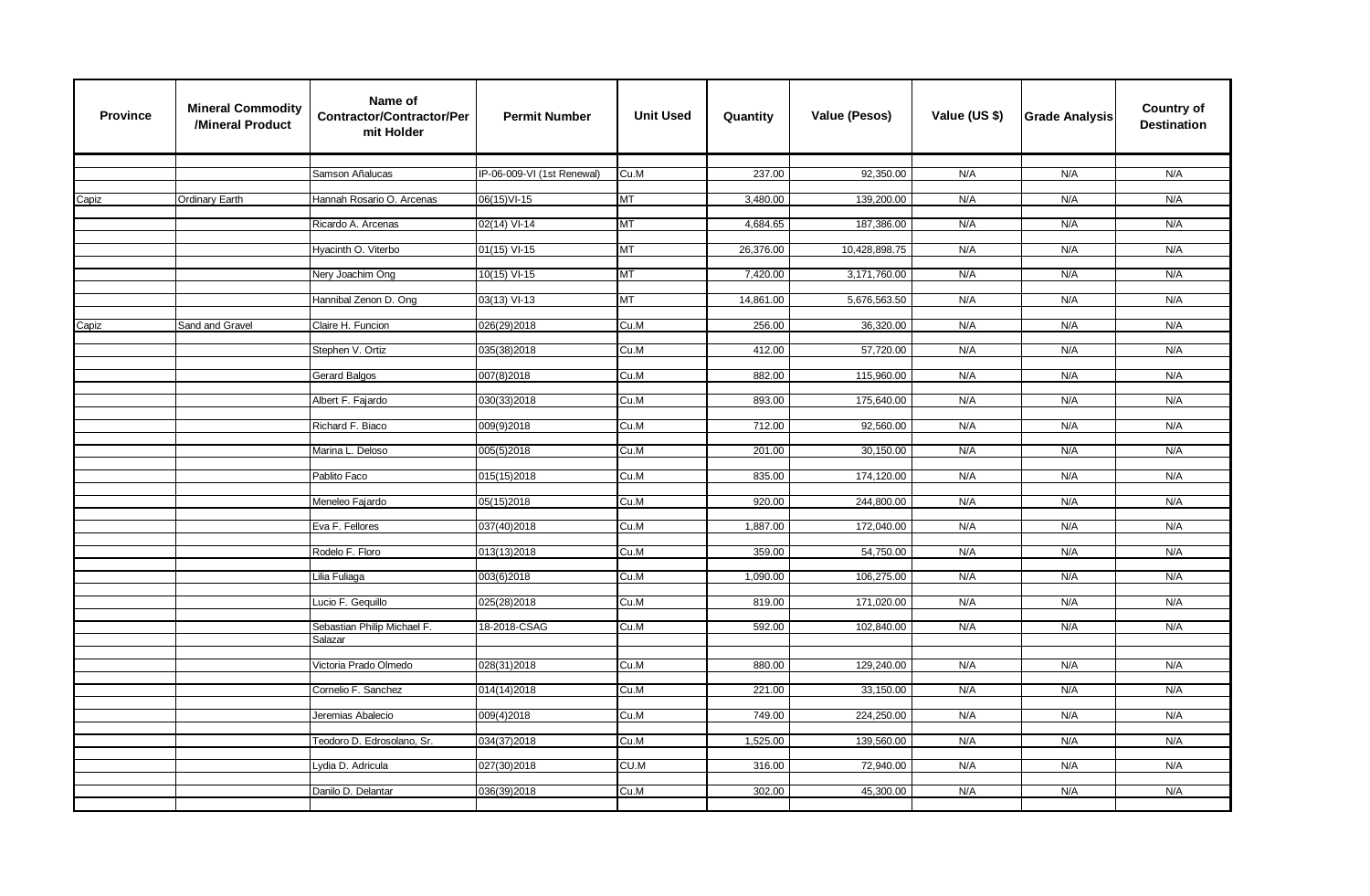| <b>Province</b> | <b>Mineral Commodity</b><br>/Mineral Product | Name of<br>Contractor/Contractor/Per<br>mit Holder | <b>Permit Number</b> | <b>Unit Used</b> | Quantity  | Value (Pesos)               | Value (US \$) | <b>Grade Analysis</b> | <b>Country of</b><br><b>Destination</b> |
|-----------------|----------------------------------------------|----------------------------------------------------|----------------------|------------------|-----------|-----------------------------|---------------|-----------------------|-----------------------------------------|
|                 |                                              | Vanessa A. Deocampo                                | 006(10)2018          | Cu.M             | 230.00    | 27,650.00                   | N/A           | N/A                   | N/A                                     |
|                 |                                              | Paula Pionelo                                      | 004(02)2018          | Cu.M             | 558.00    | 78,120.00                   | N/A           | N/A                   | N/A                                     |
|                 |                                              |                                                    |                      |                  |           |                             |               |                       |                                         |
|                 |                                              | Rodilyn D. Datar                                   | 012(12)2018          | Cu.M             | 154.50    | 23,175.00                   | N/A           | N/A                   | N/A                                     |
|                 |                                              | Marites Lumajin Dasilag                            | 001(13)2018          | Cu.M             | 760.00    | 114,000.00                  | N/A           | N/A                   | N/A                                     |
|                 |                                              | Edgardo Dadivas, Jr.                               | 17-2018-CSAG         | Cu.M             | 564.50    | 84,675.00                   | N/A           | N/A                   | N/A                                     |
|                 |                                              | Salcedo Dayalo                                     | 34-2018-CSAG         | Cu.M             | 711.00    | 93,450.00                   | N/A           | N/A                   | N/A                                     |
|                 |                                              | Nenita Baquilar                                    | 016(16)2018          | Cu.M             | 100.00    | 15,000.00                   | N/A           | N/A                   | N/A                                     |
|                 |                                              | Ma. Angelyn G. Dinero                              | 032(35)2018          | Cu.M             | 721.00    | 105,000.00                  | N/A           | N/A                   | N/A                                     |
|                 |                                              | Nestor Gloria, Jr.                                 | 023(24)2018          | Cu.M             | 596.00    | 69,100.00                   | N/A           | N/A                   | N/A                                     |
|                 |                                              |                                                    |                      |                  |           |                             |               |                       |                                         |
|                 |                                              | Allan G. Faunillo                                  | 043(46)2018          | Cu.M             | 40.00     | 7,000.00                    | N/A           | N/A                   | N/A                                     |
|                 |                                              | Celo Gallenero                                     | 11-2018-CSAG         | Cu.M             | 84.00     | 14,760.00                   | N/A           | N/A                   | N/A                                     |
|                 |                                              | Benjie G. Gicole                                   | 042(45)2018          | Cu.M             | 455.00    | 81,900.00                   | N/A           | N/A                   | N/A                                     |
|                 |                                              |                                                    | MPP-010-012-VI       |                  |           |                             |               |                       |                                         |
| Guimaras        | Limestone                                    | Mabini Limers                                      | (1st Renewal)        | Cu.M             | 276.00    | 1,196,000.00                | N/A           | N/A                   | N/A                                     |
|                 |                                              | Rolando Galvez                                     | QP 004-2014 (B)      | Cu. M            | 17,119.00 | $\blacksquare$              | N/A           | N/A                   | N/A                                     |
|                 |                                              | Ely Joy Japitana                                   | QP 002-2017 (B)      | Cu. M            | 745.00    | $\sim$                      | N/A           | N/A                   | N/A                                     |
|                 |                                              |                                                    |                      |                  |           |                             |               |                       |                                         |
|                 |                                              | Gemma Eñano                                        | QP 003-2017 (B)      | Cu.M             | 7,043.00  | $\mathcal{L}$               | N/A           | N/A                   | N/A                                     |
|                 |                                              | Mabini Limers and Farmers MPC                      | QP 002-2014(B)       | Cu. M            | 2,643.00  | $\sim$                      | N/A           | N/A                   | N/A                                     |
|                 |                                              | Lory Lacson                                        | QP 002-2014(B)       | Cu. M            | 1,648.00  | $\blacksquare$              | N/A           | N/A                   | N/A                                     |
|                 |                                              | Propertech General, Inc.                           | QP 003-2014 (B)      | Cu.M             | 1,285.00  | $\sim$                      | N/A           | N/A                   | N/A                                     |
|                 |                                              |                                                    |                      |                  |           |                             |               |                       |                                         |
|                 |                                              | Genevieve Salcedo                                  | QP 001-2014 (B)      | Cu.M             | 5,378.00  | $\mathcal{L}_{\mathcal{A}}$ | N/A           | N/A                   | N/A                                     |
|                 |                                              | Ivan Vincent Flores                                | QP 001-2016 (B)      | Cu.M             | 11,321.50 | $\sim$                      | N/A           | N/A                   | N/A                                     |
|                 |                                              | Fe Dorilag                                         | QP 001-2017 (B)      | Cu.M             | 19,038.00 | $\sim$                      | N/A           | N/A                   | N/A                                     |
|                 |                                              | Bonifacio Mario Peña                               | QP 004-2017 (B)      | Cu.M             | 1,041.00  | $\sim$                      | N/A           | N/A                   | N/A                                     |
|                 |                                              |                                                    |                      |                  |           |                             |               |                       |                                         |
|                 |                                              | Ma. Teresita Ignacio                               | QP 005-2017 (B)      | Cu.M             | 829.00    | $\omega$                    | N/A           | N/A                   | N/A                                     |
|                 |                                              | Gerardo Gabo                                       | QP 007-2017 (B)      | Cu.M             | 1,450.84  |                             | N/A           | N/A                   | N/A                                     |
|                 |                                              | Lilibeth Gaboy                                     | QP 002-2018 (B)      | Cu.M             | 40.00     | $\sim$                      | N/A           | N/A                   | N/A                                     |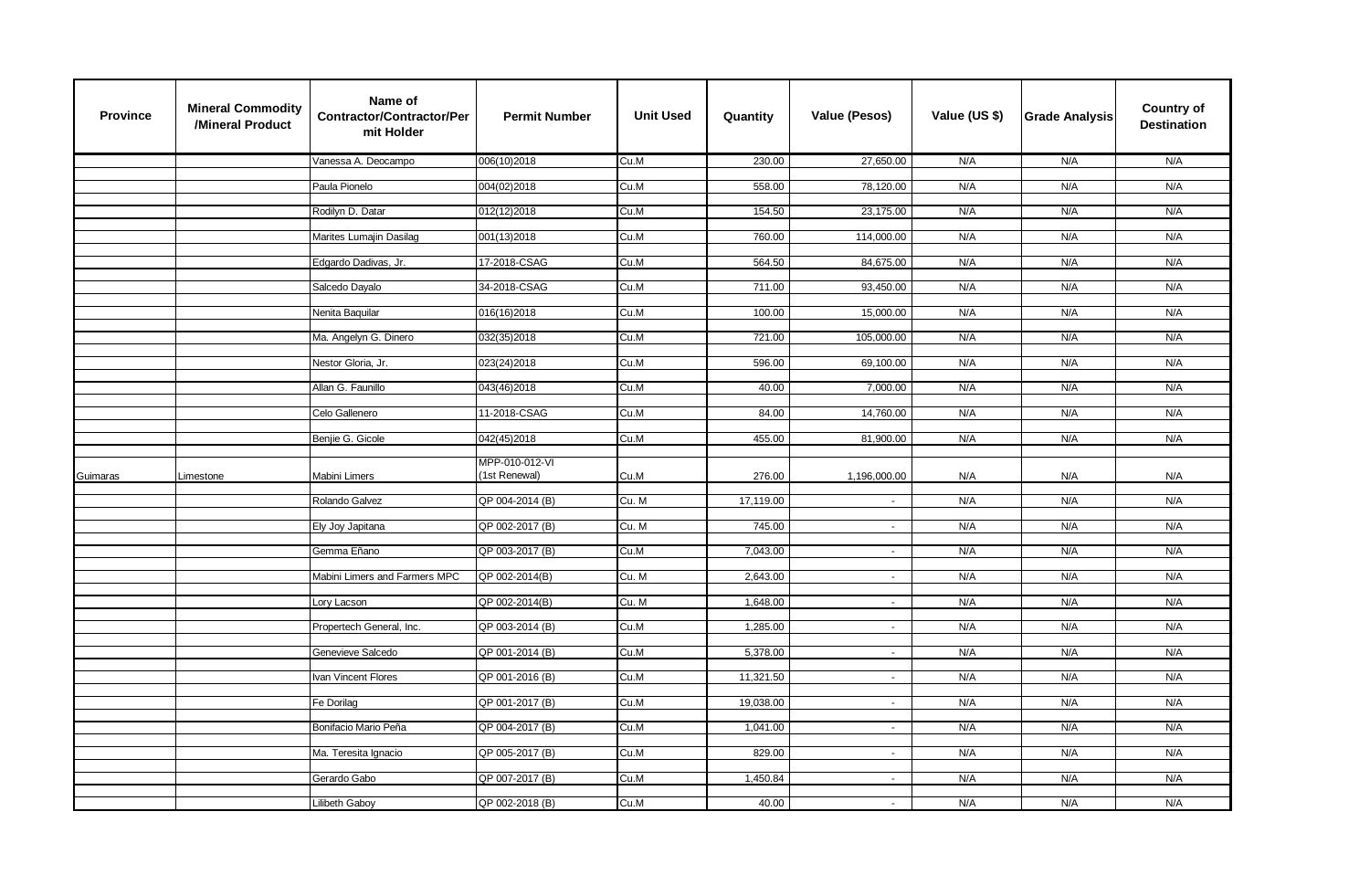| <b>Province</b> | <b>Mineral Commodity</b><br>/Mineral Product | Name of<br><b>Contractor/Contractor/Per</b><br>mit Holder | <b>Permit Number</b>  | <b>Unit Used</b> | Quantity | <b>Value (Pesos)</b>        | Value (US \$) | <b>Grade Analysis</b> | <b>Country of</b><br><b>Destination</b> |
|-----------------|----------------------------------------------|-----------------------------------------------------------|-----------------------|------------------|----------|-----------------------------|---------------|-----------------------|-----------------------------------------|
|                 |                                              |                                                           |                       |                  |          |                             |               |                       |                                         |
|                 |                                              | Nerio Causing                                             | QP 006-2017 (B)       | Cu.M             | 185.00   | $\sim$                      | N/A           | N/A                   | N/A                                     |
|                 |                                              | Moises Nava                                               | QP 003-2014 (B)       | Cu.M             | 1,323.00 | $\omega$                    | N/A           | N/A                   | N/A                                     |
|                 |                                              |                                                           |                       |                  |          |                             |               |                       |                                         |
|                 | Sand and Gravel                              | Carlito Tibobos                                           | SG 002-2018 (NV)      | Cu. M            | 254.00   | $\omega$                    | N/A           | N/A                   | N/A                                     |
|                 |                                              | Tessie Gaitan                                             | SG 002-2017 (NV)      | Cu. M            | 108.00   | $\blacksquare$              | N/A           | N/A                   | N/A                                     |
|                 |                                              |                                                           |                       |                  |          |                             |               |                       |                                         |
|                 |                                              | Henry Maniva                                              | SG 001-2018 (NV/S)    | Cu.M             | 266.00   | $\sim$                      | N/A           | N/A                   | N/A                                     |
|                 |                                              | Magdalena Castronuevo                                     | SG 004-2017 (NV/S)    | Cu. M            | 562.00   | $\sim$                      | N/A           | N/A                   | N/A                                     |
|                 |                                              |                                                           |                       |                  |          |                             |               |                       |                                         |
|                 |                                              | Merlyn Galon                                              | SG 003-2017 (NV/S)    | Cu. M            | 576.00   | $\sim$                      | N/A           | N/A                   | N/A                                     |
|                 |                                              | <b>Rudy Golez</b>                                         | QP 001-2017 (B)       | Cu.M             | 109.00   | $\sim$                      | N/A           | N/A                   | N/A                                     |
|                 |                                              |                                                           |                       |                  |          |                             |               |                       |                                         |
| Aklan           | Sand and Gravel                              | Leonardo L. Chan Lek                                      |                       | Cu. M            | $\sim$   |                             | N/A           | N/A                   | N/A                                     |
|                 |                                              | Evelyn Ibit                                               |                       | Cu. M            | 160.00   | $\sim$                      | N/A           | N/A                   | N/A                                     |
|                 |                                              |                                                           |                       |                  |          |                             |               |                       |                                         |
|                 |                                              | Rowena Oducado                                            |                       | Cu. M            | 136.00   | $\blacksquare$              | N/A           | N/A                   | N/A                                     |
|                 |                                              | Doralyn Manikan                                           |                       | Cu. M            | 802.00   | $\sim$                      | N/A           | N/A                   | N/A                                     |
|                 |                                              |                                                           |                       |                  |          |                             |               |                       |                                         |
|                 |                                              | BSP & Company, Inc.                                       |                       | Cu. M            | 1,264.00 | $\mathcal{L}_{\mathcal{A}}$ | N/A           | N/A                   | N/A                                     |
|                 |                                              | Jhon Michael Ibit                                         |                       | Cu. M            | 200.00   | $\sim$                      | N/A           | N/A                   | N/A                                     |
|                 |                                              |                                                           |                       |                  |          |                             |               |                       |                                         |
|                 |                                              | Jency I. Inolino                                          |                       | Cu. M            | 623.40   | $\sim$                      | N/A           | N/A                   | N/A                                     |
|                 |                                              | Shirly B. Peralta                                         |                       | Cu. M            | 330.50   | $\sim$                      | N/A           | N/A                   | N/A                                     |
|                 |                                              |                                                           |                       |                  |          |                             |               |                       |                                         |
|                 |                                              | Eugene Reunir                                             |                       | Cu. M            | 318.00   | $\sim$                      | N/A           | N/A                   | N/A                                     |
|                 |                                              | Luzette M. Sabino                                         |                       | Cu. M            | 2,286.00 | $\omega$                    | N/A           | N/A                   | N/A                                     |
|                 |                                              |                                                           |                       |                  |          |                             |               |                       |                                         |
|                 |                                              | Reva Grace F. Sazon                                       |                       | Cu. M            | 202.00   | $\blacksquare$              | N/A           | N/A                   | N/A                                     |
|                 |                                              | Sandy Toriaga                                             |                       | Cu. M            | 410.00   | $\sim$                      | N/A           | N/A                   | N/A                                     |
|                 |                                              |                                                           |                       |                  |          |                             |               |                       |                                         |
|                 |                                              | Garazel Escano                                            |                       | Cu. M            | 520.00   | $\sim$                      | N/A           | N/A                   | N/A                                     |
|                 |                                              | Carlito R. Villar                                         |                       | Cu. M            |          |                             | N/A           | N/A                   | N/A                                     |
|                 |                                              |                                                           |                       |                  |          |                             |               |                       |                                         |
|                 |                                              | JSCI Realty Properties, Inc.                              |                       | Cu. M            | 1,044.00 | $\sim$                      | N/A           | N/A                   | N/A                                     |
|                 | <b>Boulders</b>                              | BSP & Co. Inc., by Gualcon M. Aguila                      |                       | Cu. M            | 640.00   | $\sim$                      | N/A           | N/A                   | N/A                                     |
|                 |                                              |                                                           |                       |                  |          |                             |               |                       |                                         |
| Antique         | Sand and Gravel                              | Ma. Lourdes Concepcion                                    | Brgy. Bagumbayan, San | Cu.M             | 500.00   | 125,000.00                  | N/A           | N/A                   | N/A                                     |
|                 |                                              | Tagala                                                    | Remegio, Antiue       |                  |          |                             |               |                       |                                         |
|                 |                                              |                                                           |                       |                  |          |                             |               |                       |                                         |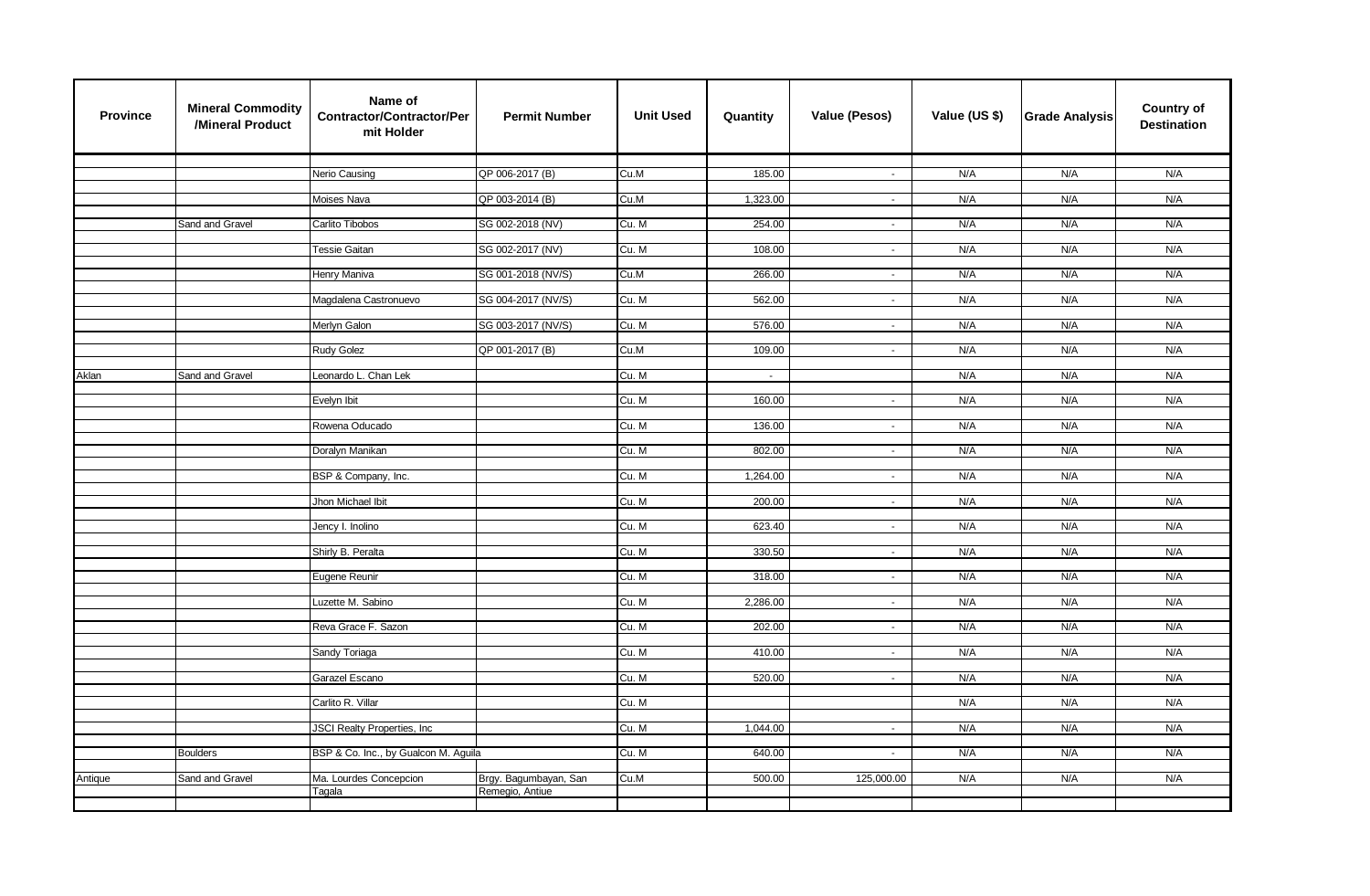| <b>Province</b> | <b>Mineral Commodity</b><br>/Mineral Product | Name of<br><b>Contractor/Contractor/Per</b><br>mit Holder | <b>Permit Number</b>                    | <b>Unit Used</b> | Quantity  | <b>Value (Pesos)</b> | Value (US \$) | <b>Grade Analysis</b> | <b>Country of</b><br><b>Destination</b> |
|-----------------|----------------------------------------------|-----------------------------------------------------------|-----------------------------------------|------------------|-----------|----------------------|---------------|-----------------------|-----------------------------------------|
|                 |                                              | Roldan Jungco                                             | Brgy. Liya-liya, Laua-an,               | Cu.M             | 1,005.00  | 251,250.00           | N/A           | N/A                   | N/A                                     |
|                 |                                              |                                                           | Antique                                 |                  |           |                      |               |                       |                                         |
|                 |                                              |                                                           |                                         |                  |           |                      |               |                       |                                         |
|                 |                                              | Ma. Pia De la Cruz                                        | Brgy. Pang-pang,                        | Cu.M             | 180.00    | 45,000.00            | N/A           | N/A                   | N/A                                     |
|                 |                                              |                                                           | San Remegio, Antique                    |                  |           |                      |               |                       |                                         |
|                 |                                              | Myra Jungco                                               | Brgy. Guisijan, Laua-an,                | Cu.M             | 3,000.00  | 750,000.00           | N/A           | N/A                   | N/A                                     |
|                 |                                              |                                                           | Antique                                 |                  |           |                      |               |                       |                                         |
|                 |                                              |                                                           |                                         |                  |           |                      |               |                       |                                         |
|                 |                                              | Alexander Pingoy                                          | Sibalom River.                          | Cu.M             | 2,800.00  | 700,000.00           | N/A           | N/A                   | N/A                                     |
|                 |                                              |                                                           | Brgy. Rombang,                          |                  |           |                      |               |                       |                                         |
|                 |                                              |                                                           | Sibalom, Antique                        |                  |           |                      |               |                       |                                         |
|                 |                                              |                                                           |                                         |                  |           |                      |               |                       |                                         |
|                 |                                              | Hajji John Tandog                                         | Sibalom River, Brgys.                   | Cu.M             | 3,720.00  | 930,000.00           | N/A           | N/A                   | N/A                                     |
|                 |                                              |                                                           | Durog & San Pedro,<br>San Jose, Antique |                  |           |                      |               |                       |                                         |
|                 |                                              |                                                           |                                         |                  |           |                      |               |                       |                                         |
|                 |                                              | Calixto Obsina                                            | Brgy. Ubos, Valderrama,                 | Cu. M            | 1,600.00  | 400,000.00           | N/A           | N/A                   | N/A                                     |
|                 |                                              |                                                           | Antique                                 |                  |           |                      |               |                       |                                         |
|                 |                                              |                                                           |                                         |                  |           |                      |               |                       |                                         |
|                 |                                              |                                                           |                                         |                  |           |                      |               |                       |                                         |
|                 |                                              | <b>Jessy Marfil</b>                                       | Brgy. Bagumbayan,                       | Cu. M            | 100.00    | 25,000.00            | N/A           | N/A                   | N/A                                     |
|                 |                                              |                                                           | San Jose, Antique                       |                  |           |                      |               |                       |                                         |
|                 |                                              | Leanne T. Yap                                             | Brgy. San Antonio,                      | Cu.M             | 2,400.00  | 600,000.00           | N/A           | N/A                   | N/A                                     |
|                 |                                              |                                                           | Barbaza, Antique                        |                  |           |                      |               |                       |                                         |
|                 |                                              |                                                           |                                         |                  |           |                      |               |                       |                                         |
|                 |                                              | Alvin Lloyd Alagos                                        | Brgy. Buhi, Culasi,                     | Cu.M             | 1,300.00  | 325,000.00           | N/A           | N/A                   | N/A                                     |
|                 |                                              |                                                           | Antique                                 |                  |           |                      |               |                       |                                         |
|                 |                                              |                                                           |                                         |                  |           |                      |               |                       |                                         |
|                 |                                              | Christopher Maguad Jr.                                    | Brgy. Ubos, Valderrama,                 | Cu.M             | 3,180.00  | 795,000.00           | N/A           | N/A                   | N/A                                     |
|                 |                                              |                                                           | Antique                                 |                  |           |                      |               |                       |                                         |
|                 |                                              | Edita Uy                                                  | Brgy. Pangpang,                         | Cu.M             | 2,300.00  | 257,000.00           | N/A           | N/A                   | N/A                                     |
|                 |                                              |                                                           | Sibalom, Antique                        |                  |           |                      |               |                       |                                         |
|                 |                                              |                                                           |                                         |                  |           |                      |               |                       |                                         |
|                 |                                              | Bienvenida Regacho                                        | Brgy. Sido, Sibalom,                    | Cu.M             | 100.00    | 25,000.00            | N/A           | N/A                   | N/A                                     |
|                 |                                              |                                                           | Antique                                 |                  |           |                      |               |                       |                                         |
|                 |                                              |                                                           |                                         |                  |           |                      |               |                       |                                         |
|                 |                                              | Dina Javier                                               | Brgy. Camancijan, Culasi                | Cu.M             | 1,100.00  | 275,000.00           | N/A           | N/A                   | N/A                                     |
|                 |                                              |                                                           | Antique                                 |                  |           |                      |               |                       |                                         |
|                 |                                              | Jovita Cadigal                                            |                                         | Cu.M             | 13,800.00 | 970,000.00           | N/A           | N/A                   | N/A                                     |
|                 |                                              |                                                           | Brgy. Igbalangao,<br>Bugasong, Antique  |                  |           |                      |               |                       |                                         |
|                 |                                              |                                                           |                                         |                  |           |                      |               |                       |                                         |
|                 |                                              | John Patrick Dioso                                        | Brgy.Bacalan                            | Cu.M             | 2,104.00  | 256,000.00           | N/A           | N/A                   | N/A                                     |
|                 |                                              |                                                           | Sebaste, Antique                        |                  |           |                      |               |                       |                                         |
|                 |                                              |                                                           |                                         |                  |           |                      |               |                       |                                         |
|                 |                                              | Marilyn C. Paulino                                        | Brgy. Egaña, Sibalom,                   | Cu.M             | 1,050.00  | 262,500.00           | N/A           | N/A                   | N/A                                     |
|                 |                                              |                                                           | Antique                                 |                  |           |                      |               |                       |                                         |
|                 |                                              |                                                           |                                         |                  |           |                      |               |                       |                                         |
|                 |                                              | <b>Melvin Martinez</b>                                    | Brgy. Igbalangao,                       | Cu.M             | 2,400.00  | 600,000.00           | N/A           | N/A                   | N/A                                     |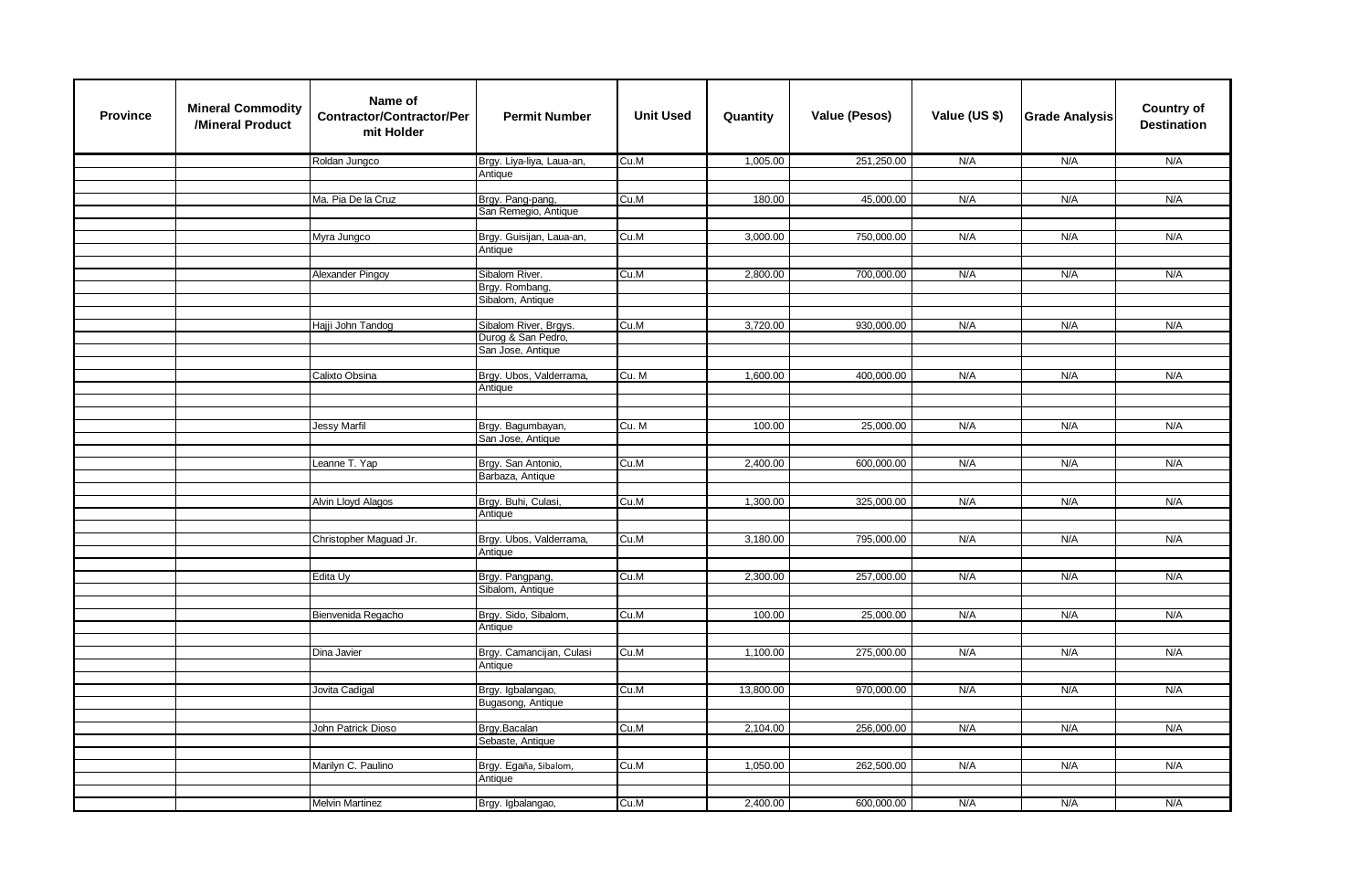| <b>Province</b> | <b>Mineral Commodity</b><br>/Mineral Product | Name of<br><b>Contractor/Contractor/Per</b><br>mit Holder | <b>Permit Number</b>                          | <b>Unit Used</b> | Quantity | <b>Value (Pesos)</b> | Value (US \$) | <b>Grade Analysis</b> | <b>Country of</b><br><b>Destination</b> |
|-----------------|----------------------------------------------|-----------------------------------------------------------|-----------------------------------------------|------------------|----------|----------------------|---------------|-----------------------|-----------------------------------------|
|                 |                                              |                                                           | Bugasong, Antique                             |                  |          |                      |               |                       |                                         |
|                 |                                              | Gerald Jueves                                             | Brgy. Pantao, Sibalom,                        | Cu.M             | 3,050.00 | 1,212,500.00         | N/A           | N/A                   | N/A                                     |
|                 |                                              |                                                           | Antique                                       |                  |          |                      |               |                       |                                         |
|                 |                                              |                                                           |                                               |                  |          |                      |               |                       |                                         |
|                 |                                              | Ferdinand Suan                                            | Brgy. Alangan, Sibalom,                       | Cu.M             | 4,640.00 | 1,160,000.00         | N/A           | N/A                   | N/A                                     |
|                 |                                              |                                                           | Antique                                       |                  |          |                      |               |                       |                                         |
|                 |                                              | Cherry Ann Chua                                           | Brgys. Durog & San Pedro                      | Cu.M             | 4,700.00 | 1,175,000.00         | N/A           | N/A                   | N/A                                     |
|                 |                                              |                                                           | San Jose, Antique                             |                  |          |                      |               |                       |                                         |
|                 |                                              | Dominic Van Chua                                          | Brgys. Durog & San Pedro                      | Cu.M             | 6,200.00 | 1,550,000.00         | N/A           | N/A                   | N/A                                     |
|                 |                                              |                                                           | San Jose, Antique                             |                  |          |                      |               |                       |                                         |
|                 |                                              |                                                           |                                               |                  |          |                      |               |                       |                                         |
|                 |                                              | Manuel Chua                                               | Brgys. Durog & San Pedro<br>San Jose, Antique | Cu.M             | 4,300.00 | 1,075,000.00         | N/A           | N/A                   | N/A                                     |
|                 |                                              |                                                           |                                               |                  |          |                      |               |                       |                                         |
|                 |                                              | Romulos Vagilidad                                         | District IV, Sibalom,                         | Cu.M             | 420.00   | 105,000.00           | N/A           | N/A                   | N/A                                     |
|                 |                                              |                                                           | Antique                                       |                  |          |                      |               |                       |                                         |
|                 |                                              | Celso Lagman                                              | Brgy. Igbalangao,                             | Cu.M             | 3,110.00 | 777,500.00           | N/A           | N/A                   | N/A                                     |
|                 |                                              |                                                           | Bugasong, Antique                             |                  |          |                      |               |                       |                                         |
|                 |                                              |                                                           |                                               |                  |          |                      |               |                       |                                         |
|                 |                                              | Bryan Calibjo                                             | Brgy. Bari, Sibalom<br>Antique                | Cu.M             | 510.00   | 127,500.00           | N/A           | N/A                   | N/A                                     |
|                 |                                              |                                                           |                                               |                  |          |                      |               |                       |                                         |
|                 |                                              | Mary Ching Alonsagay                                      | Brgy. Soligao, Barbaza,                       | Cu.M             | 3,850.00 | 962,500.00           | N/A           | N/A                   | N/A                                     |
|                 |                                              |                                                           | Antique                                       |                  |          |                      |               |                       |                                         |
|                 |                                              | Reyche Alair                                              | District IV, Sibalom,                         | Cu.M             | 3,740.00 | 935,000.00           | N/A           | N/A                   | N/A                                     |
|                 |                                              |                                                           | Antique                                       |                  |          |                      |               |                       |                                         |
|                 |                                              |                                                           |                                               | Cu.M             |          |                      | N/A           | N/A                   | N/A                                     |
|                 |                                              | Erlinda Ricarte                                           | Brgy. Camancijan,<br>Culasi, Antique          |                  | 2,766.00 | 691,500.00           |               |                       |                                         |
|                 |                                              |                                                           |                                               |                  |          |                      |               |                       |                                         |
|                 |                                              | Sarah Fedelicio                                           | District IV, Sibalom,                         | Cu.M             | 5,000.00 | 1,250,000.00         | N/A           | N/A                   | N/A                                     |
|                 |                                              |                                                           | Antique                                       |                  |          |                      |               |                       |                                         |
|                 |                                              | Gilda Tsai                                                | Brgys. Carawisan II &                         | Cu.M             | 2,660.00 | 665,000.00           | N/A           | N/A                   | N/A                                     |
|                 |                                              |                                                           | Barangbang, San                               |                  |          |                      |               |                       |                                         |
|                 |                                              |                                                           | Remegio, Antique                              |                  |          |                      |               |                       |                                         |
|                 |                                              | Joanne Fernando                                           | Bagtason, Bugasong,                           | Cu.M             | 900.00   | 225,000.00           | N/A           | N/A                   | N/A                                     |
|                 |                                              |                                                           | Antique                                       |                  |          |                      |               |                       |                                         |
|                 |                                              | Rosana Cadigal                                            | Brgy. Igbalangao,                             | Cu.M             | 60.00    | 15,000.00            | N/A           | N/A                   | N/A                                     |
|                 |                                              |                                                           | Bugasong, Antique                             |                  |          |                      |               |                       |                                         |
|                 |                                              |                                                           |                                               |                  |          |                      |               |                       |                                         |
|                 |                                              | Cruzaldo Gentica                                          | Brgys. Durog & San Pedro,                     | Cu.M             | 4,890.00 | 1,222,500.00         | N/A           | N/A                   | N/A                                     |
|                 |                                              |                                                           | San Jose, Antique                             |                  |          |                      |               |                       |                                         |
|                 |                                              | Gilson Capistrano                                         | Brgy. San Antonio,                            | Cu.M             | 124.00   | 31,000.00            | N/A           | N/A                   | N/A                                     |